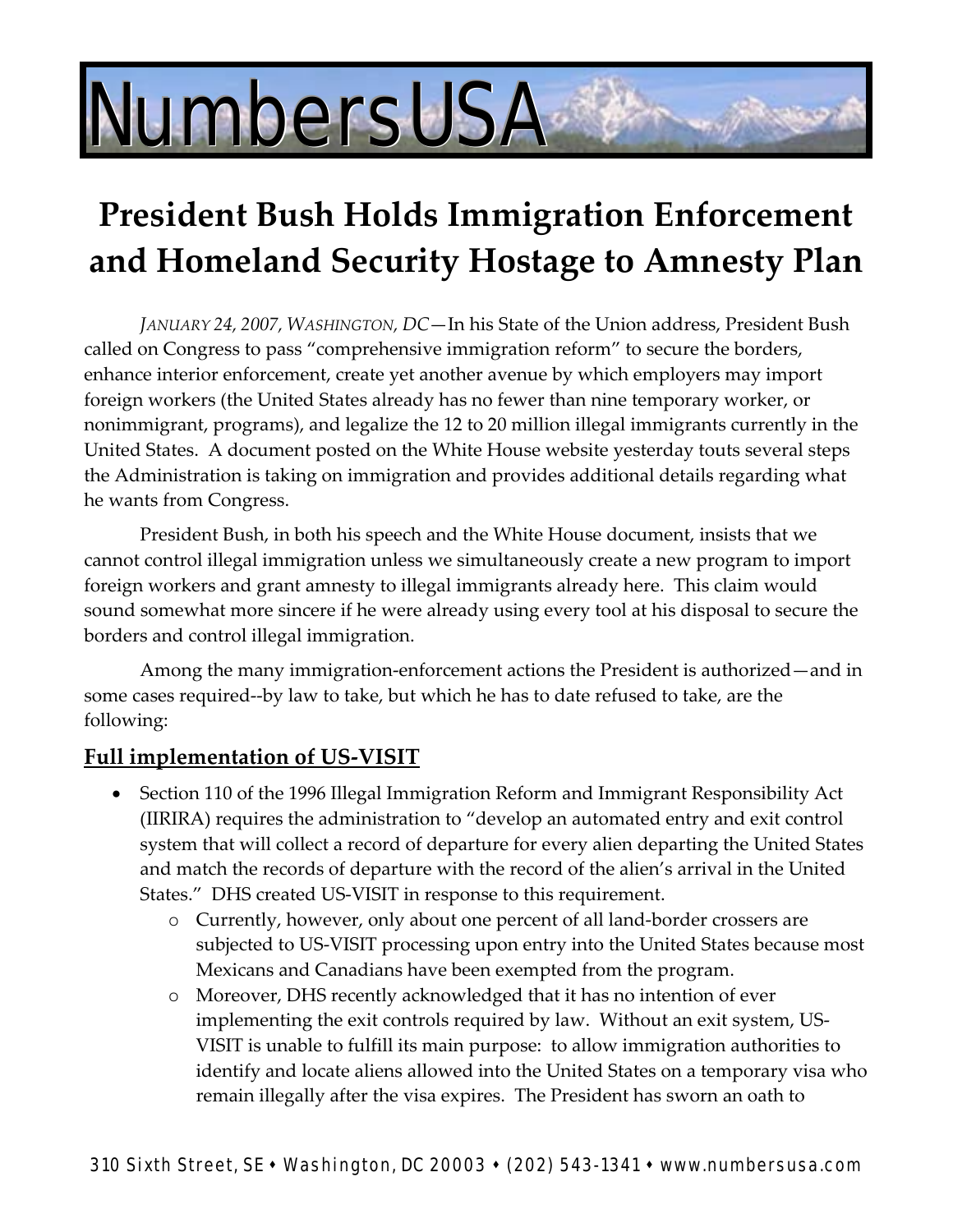faithfully execute the laws and this law is unambiguous. It requires entry *and* departure tracking, and it applies to "every alien."

An alien presenting a border crossing identification card (i.e., a laser visa) is not permitted by law to cross over the border into the United States unless the biometric identifier contained on the visa matches the appropriate biometric characteristic of the alien. By exempting Mexico from participation in US‐VISIT, however, the President ensured that this law would not be enforced, since the biometric machine readers are for US‐VISIT processing. Instead, CBP inspectors are supposed to visually confirm the match.

# **Full expansion of expedited removal**

The Secretary of DHS is authorized to expand expedited removal procedures to apply to any aliens who have not been admitted or paroled into the United States and who cannot affirmatively prove that they have been physically present in the United States continuously for two years immediately prior to this determination.

 Last January, the administration expanded expedited removal procedures to apply to aliens apprehended within 100 miles of a land border who cannot prove that they have been present in the United States for 14 days.

### **Serious worksite enforcement to remove the jobs magnet**

We applaud the administration for the high-profile raids conducted in recent months, but a handful of raids does not indicate a commitment to worksite enforcement, particularly when the vast majority of illegal immigrants arrested in those raids are released within a matter of hours, despite having committed serious crimes (e.g., document fraud, identity theft, social security fraud) in addition to their immigration violations.

- If the President publicly touted the Basic Pilot program as a tool for employers to verify the legal status of their workers and avoid liability for hiring illegal immigrants, many more businesses would be using it. Instead, most are unaware of its existence.
- The President has the authority to order the Social Security Administration (SSA) to send "no-match" letters to every employer with an employee whose name and Social Security number do not match, rather than only to employers with 10 or more employee mismatches, as is current practice.
- When the recent Swift raids highlighted a longstanding loophole in the Basic Pilot aliens who steal, purchase or borrow someone else's legitimate Social Security number and name will not be flagged as illegal—the President could have directed the Social Security Administration to immediately identify all accounts into which more than one employer reports income and notify account owners that their identities may have been stolen.
- The President could order ICE to conduct random audits of I-9 records, particularly in industries known to employ large numbers of illegal immigrants.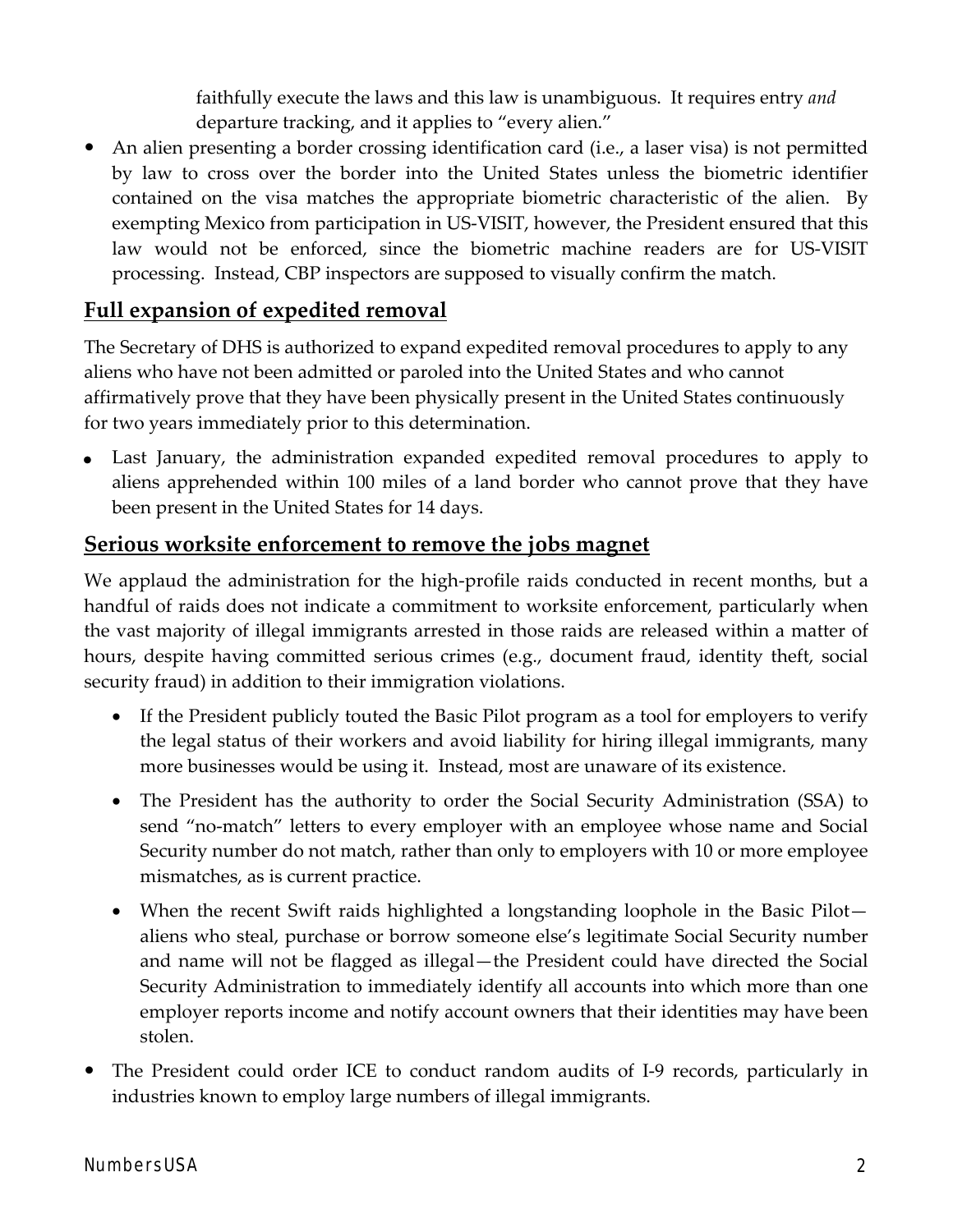# **Information sharing among the three immigration agencies and with other law enforcement agencies**

The failure to share critical law enforcement information has been identified repeatedly as one of the primary reasons why 19 individuals were able to murder almost 3,000 Americans on September 11, 2001. More than five years later, ICE, CBP, and USCIS still refuse to share critical information with each other and with non‐DHS law enforcement agencies, and the non-DHS agencies reciprocate by refusing to share information with the immigration agencies. The result, once again, is that aliens intent on harming Americans are able to game the immigration system and take up residence in the United States without raising any red flags.

- The first immigration bill passed after the September 11 attacks, the Enhanced Border Security and Visa Entry Reform Act of 2002, required the administration to make interoperable all security databases relevant to determining aliens' eligibility for entry. Almost five years later, DHS has no plan to accomplish this, according to the Inspector General.
- USCIS, which is responsible for conducting background checks on aliens who apply for status from within the United States and on immigrants' sponsors, does not have adequate access to relevant national security data, nor do USCIS employees have adequate training on the systems they can access. The Inspector General has documented these and other problems with USCIS background checks.

# **Immigration fraud investigations**

Aliens who commit fraud, use false or altered documents, or make misrepresentations on applications for immigration benefits are ineligible for the benefits, according to the law.

- Not only does USCIS grant benefits to aliens despite indications of, and sometimes even evidence of, fraud or misrepresentation, ICE rarely investigates cases of alleged benefits fraud referred by USCIS.
- Immigration fraud investigations and convictions have declined precipitously since 1992. USCIS estimates that ICE declines to investigate over 70 percent of the benefits fraud referrals it receives. It is exceedingly rare for either agency to attempt to rescind a benefit once it is granted.
- Despite the fact that at least nine known terrorists have engaged in marriage fraud to prolong their stay in the United States, ICE refuses to investigate single‐instance marriage fraud allegations.

# **Detention and removal of criminal aliens**

IIRIRA makes detention pending removal mandatory for all aggravated felons and other aliens who are inadmissible or removable due to criminal convictions.

 According to the Inspector General, of the 345,006 criminal aliens apprehended from FY 2001 through FY 2004, 27,947 were released from detention before they could be removed.

#### NumbersUSA 3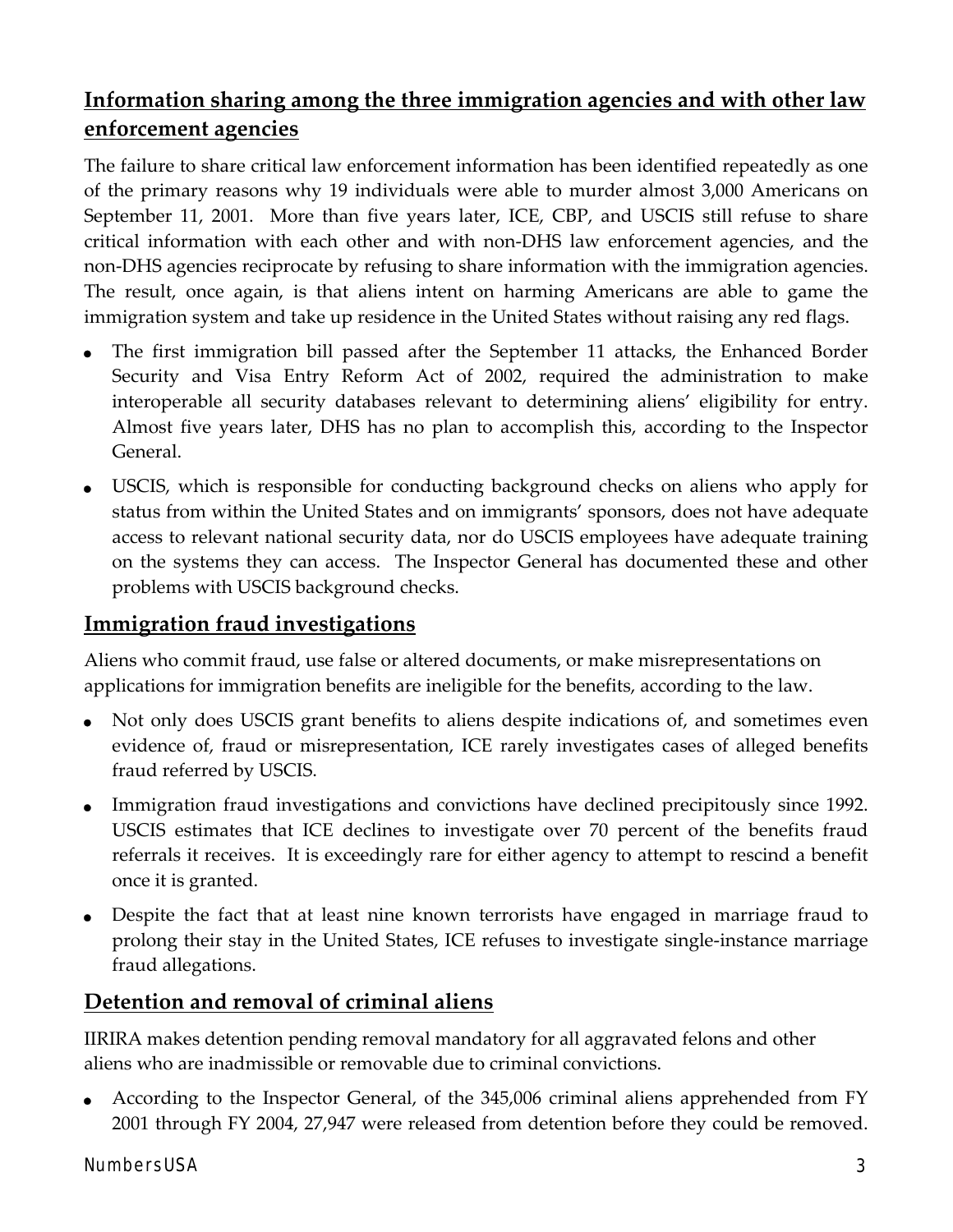The IG was unable to determine why they were released since ICE does not track that information.

Section 307 of the Immigration and Nationality Act states that, upon notification by DHS or the AG that a foreign government refuses or unreasonably delays the return a national of that country who is ordered removed from the United States, the State Department shall suspend the issuance of immigrant and/or nonimmigrant visas to nationals of that country.

 A handful of governments, including Iraq and China, routinely refuse to issue travel documents to their nationals who have been ordered removed from the United States, but this provision is ignored.

# **Reduce incentives**

Section 642 of the 1996 IIRIRA prohibits states and localities from adopting policies, formally or informally, that bar employees from communicating with DHS regarding the immigration status of individuals.

- Neither of the two sanctuary states, Maine and New Mexico, nor any of the multitudes of sanctuary cities has been challenged by DHS or DOJ for violating this law.
- Soon after the 1996 law passed, the City of New York challenged the sanctuary provision in court. The court upheld the law and ordered the City to rescind its sanctuary policy. Instead, New York modified its policy slightly, but the Federal Government has not challenged it.

Section 505 of IIRIRA prohibits public institutions of higher education from offering in‐state tuition to illegal aliens unless they also offer it to every citizen of the United States.

 Neither DHS nor the Justice Department has challenged any of the nine or so states that have passed laws that violate this ban.